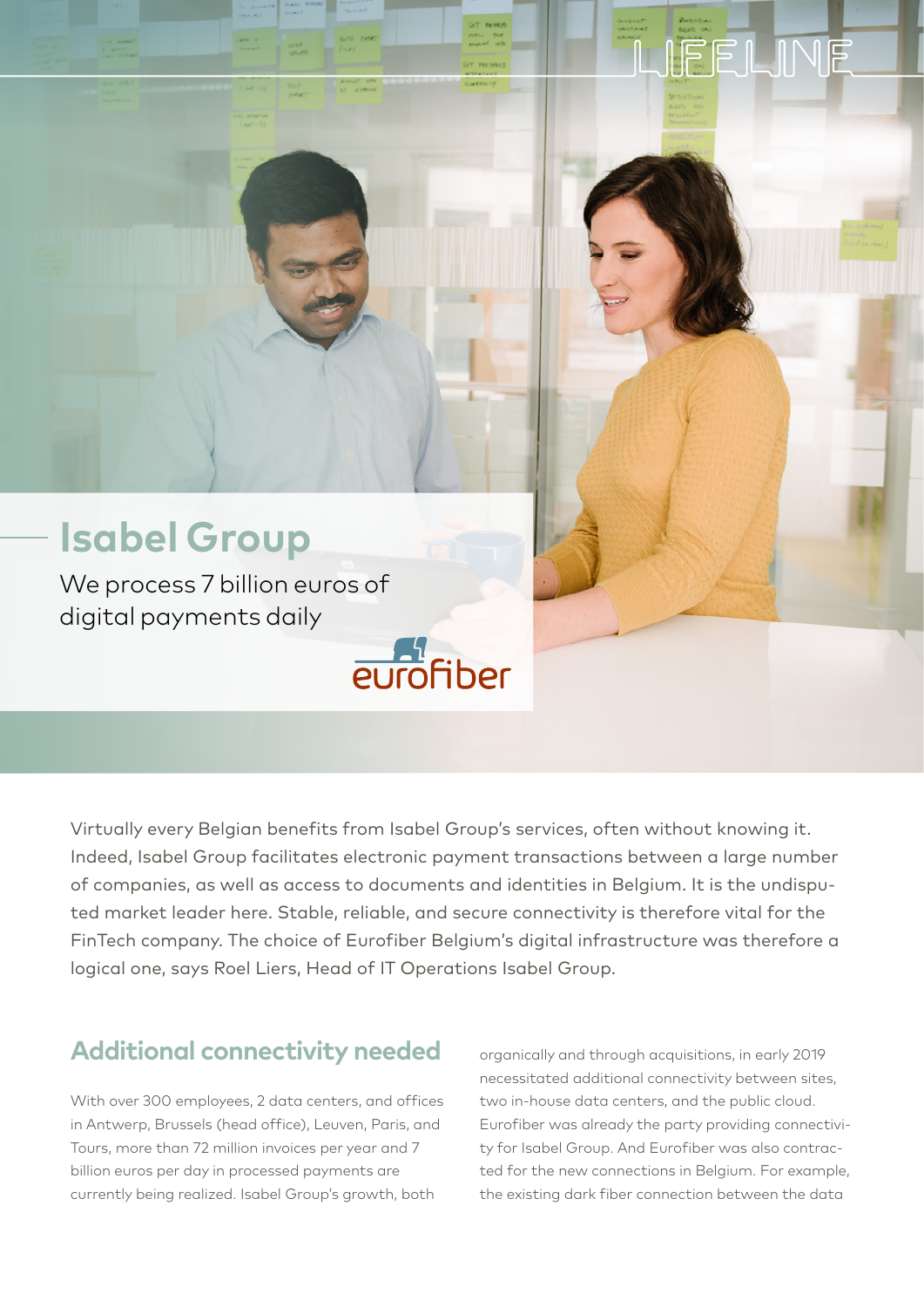## LIFELINE

centers was redundant and two additional internet connections were provided. The headquarters in Brussels already had a direct fiber connection to the data centers. Furthermore, the various branches were given WDM connections for data traffic between them and for data communication with the head office. Those additional connections were delivered two months after the contract was signed.

#### **Own disaster recovery center set up**

"We also needed our own disaster recovery site that would allow our operation to continue working unhindered in the event of a disaster. There was already a collaboration for that with an external party, but we wanted to start controlling that ourselves," adds Roel Liers. The location in question became Leuven, in the office building of CodaBox, a subsidiary of Isabel Group. "A good location, right next to the station. And for that, Eurofiber came back into the story. Because a disaster recovery center must have dedicated fiber connections to the data center so that data traffic is not routed through the public internet. This is crucial to ensure operational continuity. Our employees, who may use the data and applications from home, do so through their own internet connection with Virtual Private Network software."

#### **From 'simple job' to more complex project**

Said and done. The contract for the new connectivity for the disaster recovery center in Leuven was signed in April 2019. "But it turned out to be easier on paper than in the obstinate practice," says Roel Liers. "It soon became less enjoyable. Because an office building in the old part of Leuven, near the station, and then wanting to break ground. That's just asking for trouble. Indeed, because of its location, the city of Leuven had to be involved in the physical laying of the fiber optic cables in the ground. The city council and its subcontractors had to give us permission to break open the street. We also had to take several existing cables in the ground near the station into account. The work itself is trivial: a cable must be laid underground and then snapped into a router in the office building. Just everything around it, like getting the permits and coordinating between the various parties, ended up delaying us by quite a few months. I should add, however, that everyone – from the municipality to Eurofiber and the various subcontractors – have always been of good will. But what first seemed like a simple job ended up being a complex and lengthy project that was finally completed in November 2019. Over a year later, everything is still working satisfactorily and without any problems, as we have come to expect from Eurofiber."



"Over a year later, everything is still working satisfactorily and without any problems, as we have come to expect from Eurofiber"

**Roel Liers** Head of IT Operations Isabel Group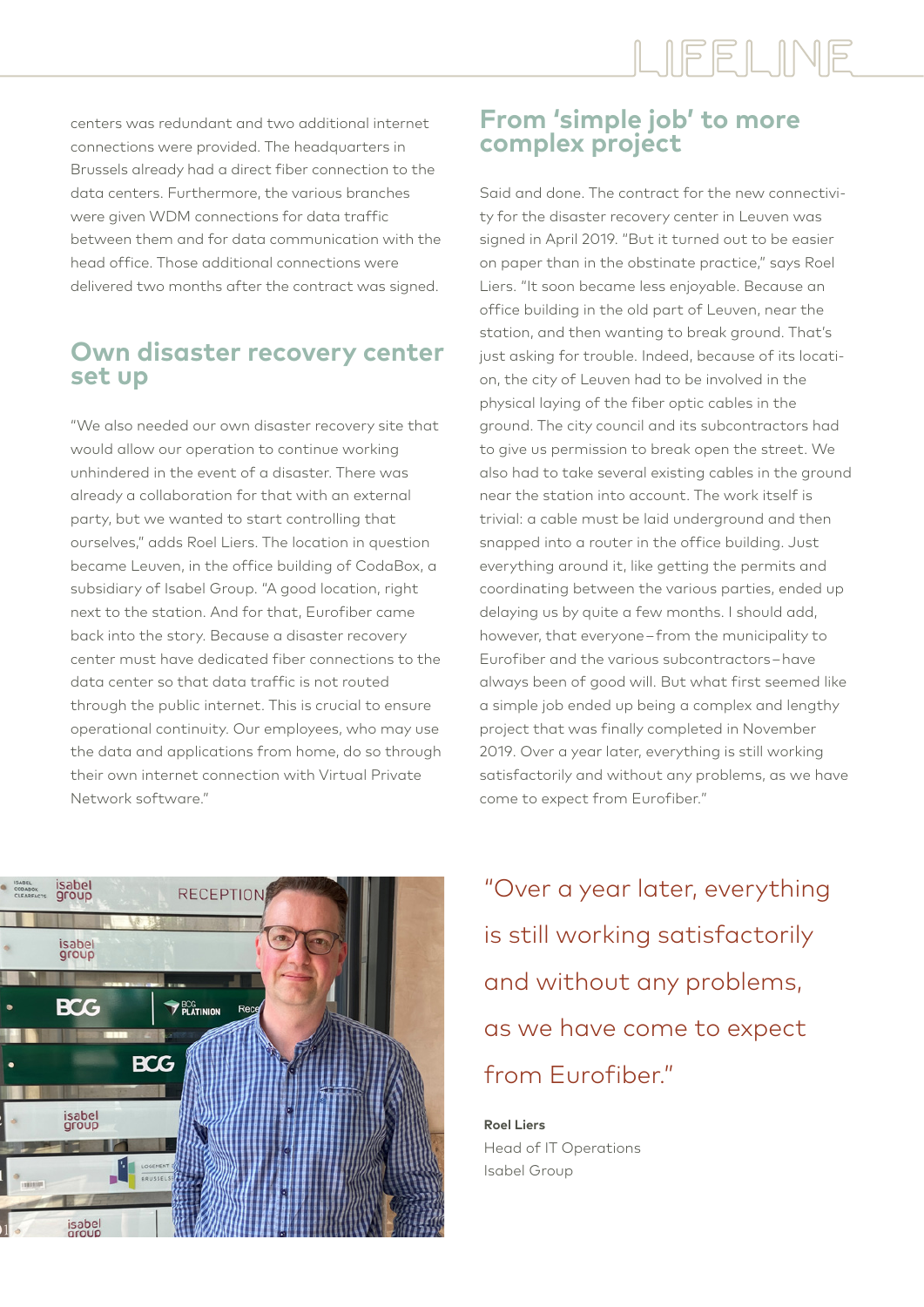# LIEELINE



#### **The case Isabel Group**

- The dark fiber connection between the data centers became redundant. Two additional internet connections were provided. Furthermore, the various branches were given WDM connections for data traffic between them and for data communication with the head office.
- Need for an own disaster recovery site that would allow our operation to continue working unhindered in the event of a disaster.
- The city council and its subcontractors had to give us permission to break open the street. We also had to take several existing cables in the ground near the station.

**Eurofiber was already the party providing connectivity for Isabel Group. And Eurofiber was also contracted for the new connections in Belgium**